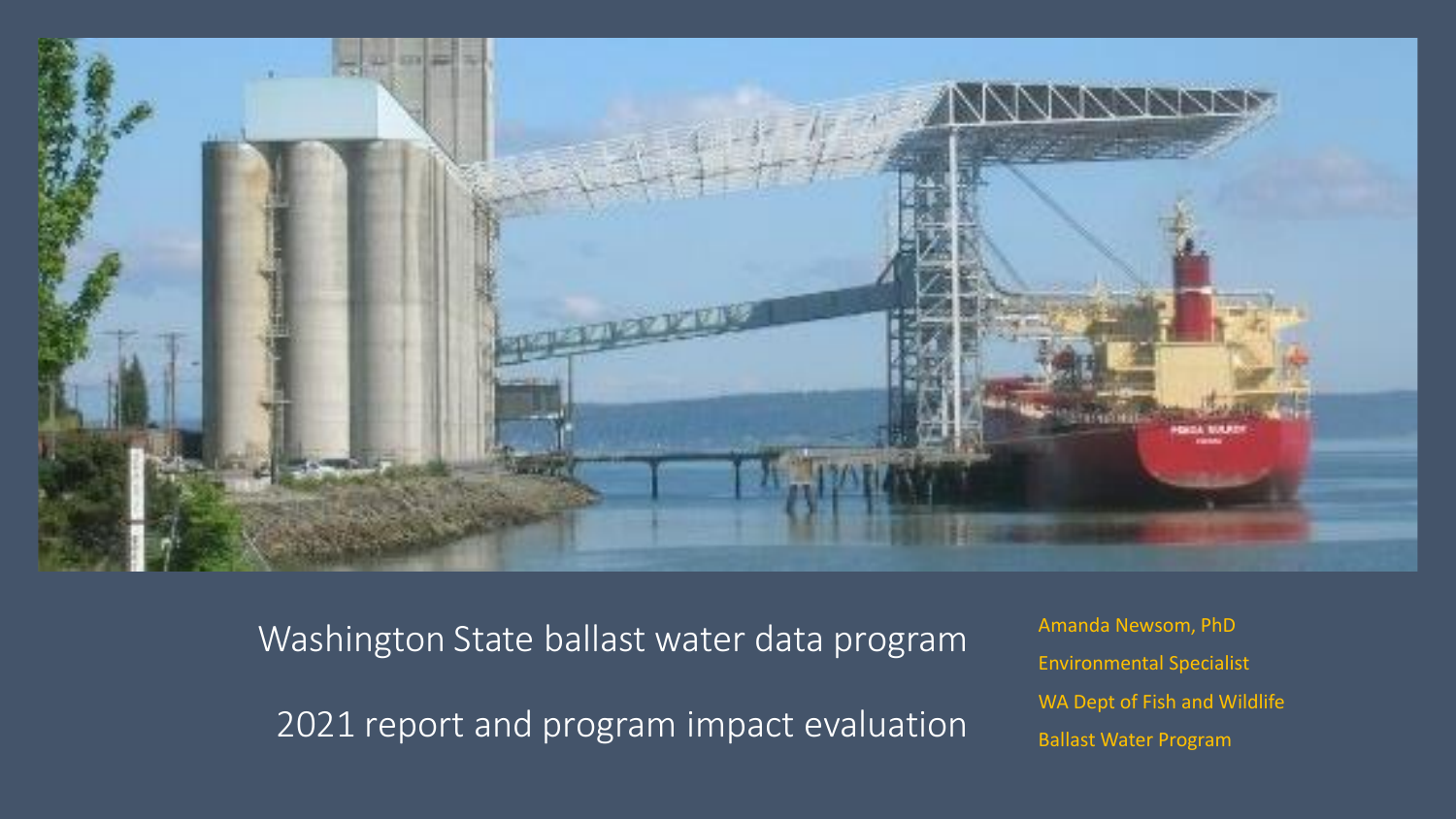# Vessel arrivals to Washington State

- 2021 data summary
	- Ballast discharge
	- Compliance and WDFW Inspections
	- Management and technology adoption trends
- Program impact evaluations
	- Strategic Plan 2012
	- Current trends
	- Future directions

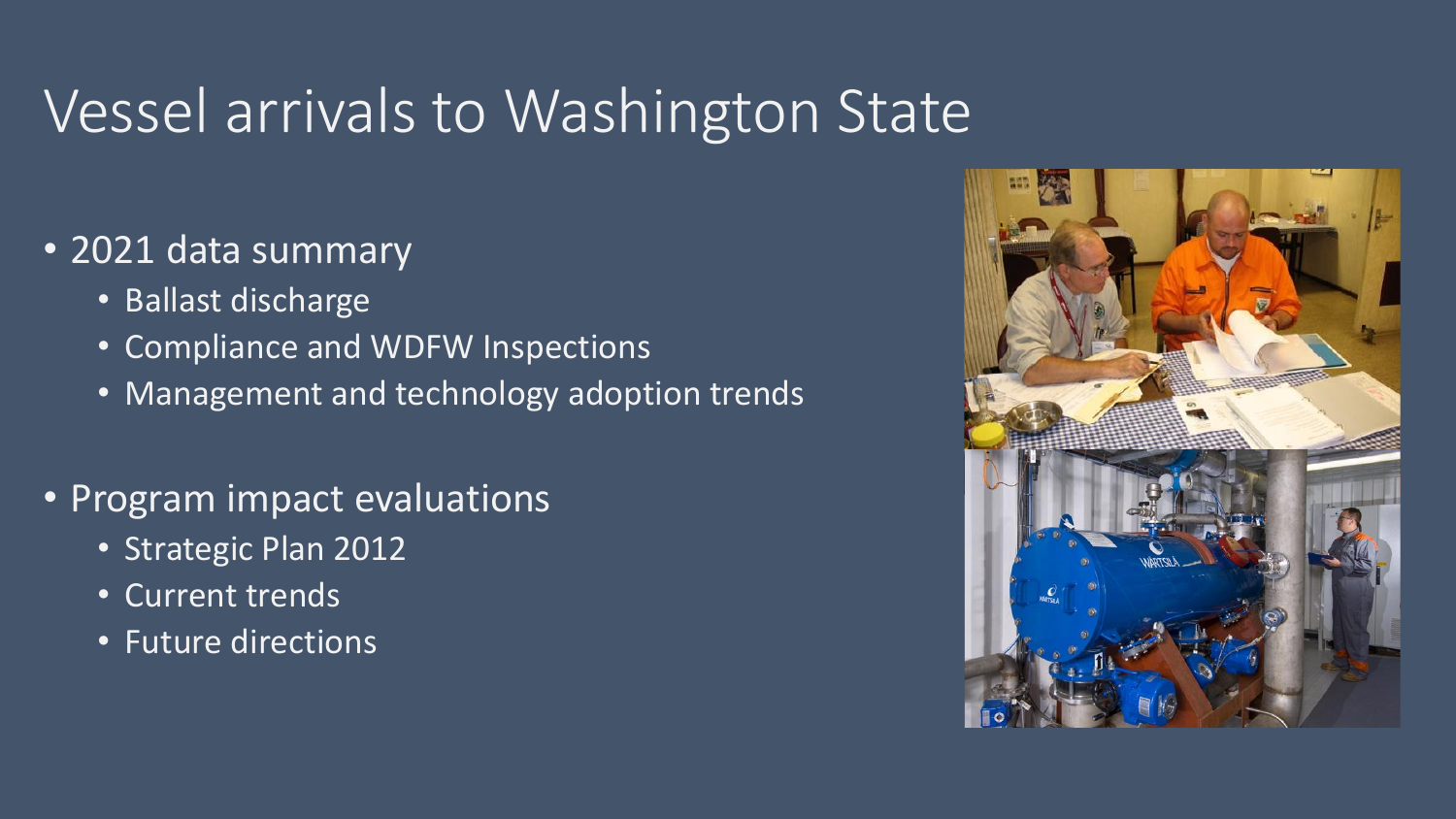# Vessel arrivals to Washington State

- 2021 data summary
	- Ballast discharge
	- Management and technology adoption
	- Compliance and WDFW Inspections
- Forecast evaluations
	- Strategic Plan 2012
	- Current trends
	- Future directions



#### **WASHINGTON DEPARTMENT OF FISH AND WILDLIFE SIX-YEAR STRATEGIC PLAN: BALLAST WATER MANAGEMENT**

WASHINGTON DEPARTMENT OF FISH AND WILDLIFE OLYMPIA, WASHINGTON

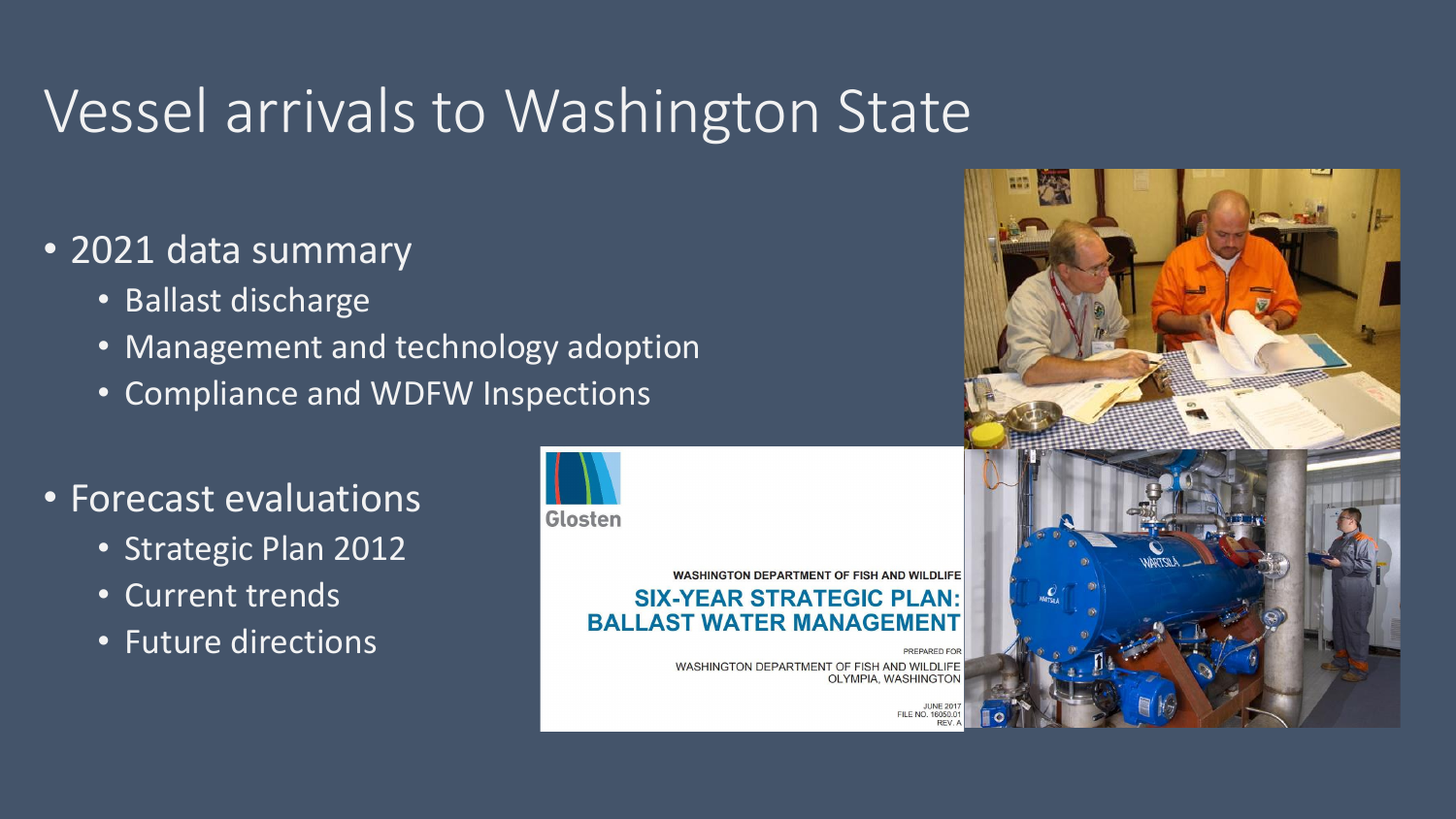|                                               |                             | 2021         |        |              |                 |              |            |              |  |  |
|-----------------------------------------------|-----------------------------|--------------|--------|--------------|-----------------|--------------|------------|--------------|--|--|
|                                               |                             |              |        |              |                 |              |            |              |  |  |
|                                               | Data source                 | <b>First</b> | Second | <b>Third</b> | <b> Fourth </b> | <b>Total</b> | <b>Avg</b> | <b>Stdev</b> |  |  |
| <b>Total arrivals</b>                         | <b>Arrivals</b>             | 814          | 858    | 879          | 898             | 3449         | 862        | 36           |  |  |
| <b>Noncompliant arrivals</b>                  | <b>Arrivals</b>             | 26%          | 24%    | 22%          | 28%             | N/A          | N/A        | N/A          |  |  |
| <b>Discharging arrivals</b>                   | <b>Arrivals</b>             | 331          | 337    | 306          | 378             | 1352         | 338        | 30           |  |  |
| <b>Unique discharging vessels</b>             | <b>Discharging arrivals</b> | 261          | 251    | 212          | 283             | $821*$       | 252        | 30           |  |  |
| <b>Utilized BWMS</b>                          | <b>Discharging arrivals</b> | 263          | 221    | 212          | 251             | 947          | 237        | 24           |  |  |
| <b>Discharge volumes (MMT)</b>                | <b>Discharging arrivals</b> | 4.6          | 4.3    | 3.5          | 5.6             | 18           |            |              |  |  |
| <b>Vessel Inspections</b>                     | <b>Inspected arrivals</b>   | 60           | 65     | 69           | 41              | 235          | 59         | 12           |  |  |
| <b>Percent boarded vessels</b><br>(WDFW only) | <b>Arrivals</b>             | 7%           | 8%     | 8%           | 5%              | N/A          | N/A        | N/A          |  |  |
|                                               | <b>Discharging arrivals</b> | 17%          | 18%    | 22%          | 10%             | N/A          | N/A        | N/A          |  |  |
| *Calculated from entire year                  |                             |              |        |              |                 |              |            |              |  |  |

 $\mathbf{I}$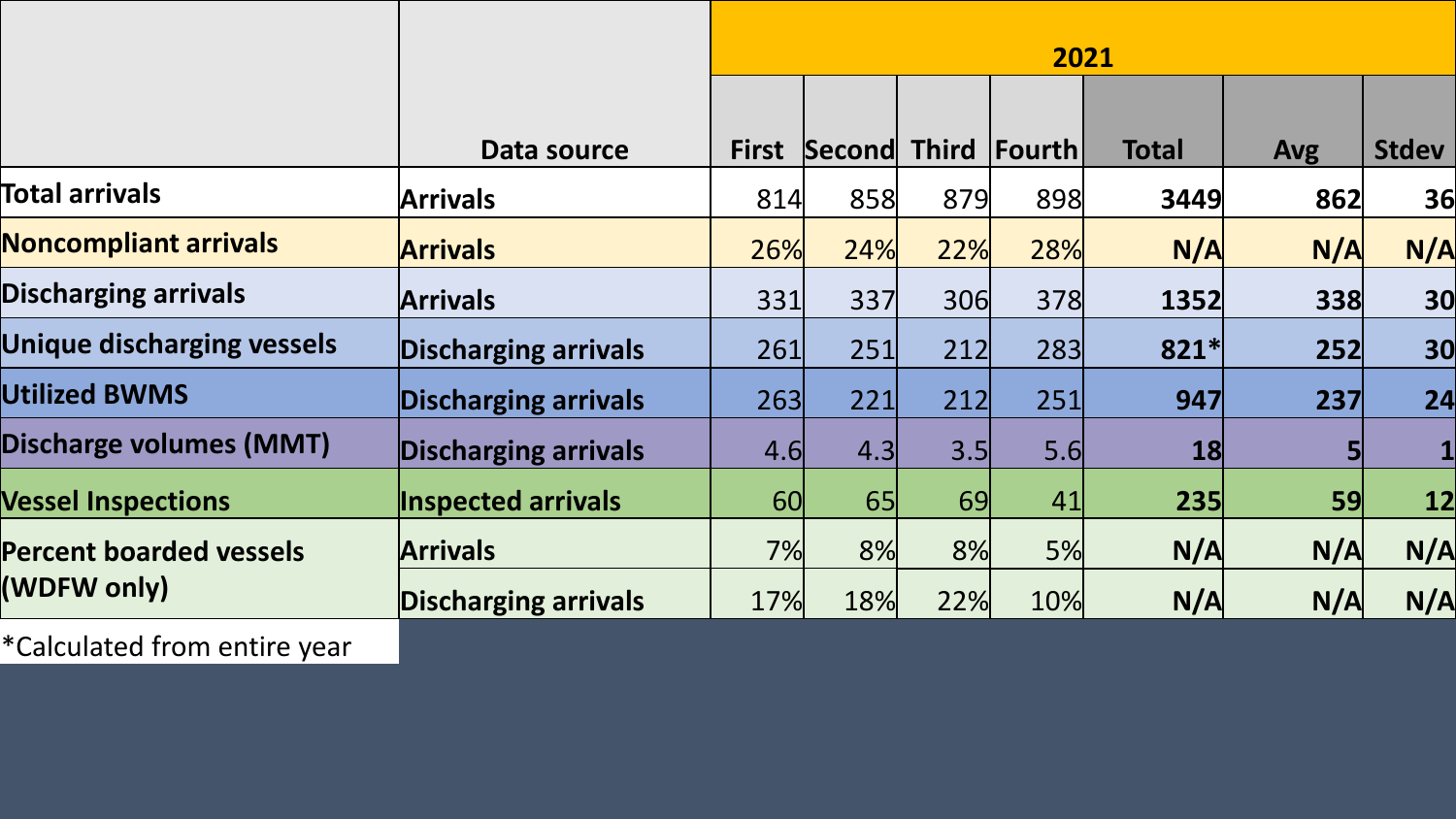|                                      |                             | 2021         |        |              |               |              |            |              |  |  |
|--------------------------------------|-----------------------------|--------------|--------|--------------|---------------|--------------|------------|--------------|--|--|
|                                      |                             |              |        |              |               |              |            |              |  |  |
|                                      | Data source                 | <b>First</b> | Second | <b>Third</b> | <b>Fourth</b> | <b>Total</b> | <b>Avg</b> | <b>Stdev</b> |  |  |
| Total arrivals                       | <b>Arrivals</b>             | 814          | 858    | 879          | 898           | 3449         | 862        | 36           |  |  |
| <b>Noncompliant arrivals</b>         | <b>Arrivals</b>             | 26%          | 24%    | 22%          | 28%           | N/A          | N/A        | N/A          |  |  |
| <b>Discharging arrivals</b>          | <b>Arrivals</b>             | 331          | 337    | 306          | 378           | 1352         | 338        | 30           |  |  |
| <b>Unique discharging vessels</b>    |                             |              |        |              |               |              |            |              |  |  |
|                                      | <b>Discharging arrivals</b> | 261          | 251    | 212          | 283           | $821*$       | 252        | 30           |  |  |
| <b>Utilized BWMS</b>                 | <b>Discharging arrivals</b> | 263          | 221    | 212          | 251           | 947          | 237        | 24           |  |  |
| Discharge volumes (MMT)              |                             |              |        |              |               |              |            |              |  |  |
|                                      | <b>Discharging arrivals</b> | 4.6          | 4.3    | 3.5          | 5.6           | 18           |            |              |  |  |
| <b>Vessel Inspections</b>            | Inspected arrivals          | 60           | 65     | 69           | 41            | 235          | 59         | 12           |  |  |
| <b>Percent boarded vessels (WDFW</b> | <b>Arrivals</b>             | 7%           | 8%     | 8%           | 5%            | N/A          | N/A        | N/A          |  |  |
| only)                                | <b>Discharging arrivals</b> | 17%          | 18%    | 22%          | 10%           | N/A          | N/A        | N/A          |  |  |

\*Calculated from entire year

- ~1/3 vessel arrivals involve ballast water discharge
- Non-compliant vessel arrivals between 20-30%
- 18MMT discharged to WA in 2021
- Emerging trends
	- Discharging arrivals primarily utilize ballast water management systems (BWMS)
		- What proportion utilize exchange + treatment?
	- Inspection program recovering to pre-COVID capacity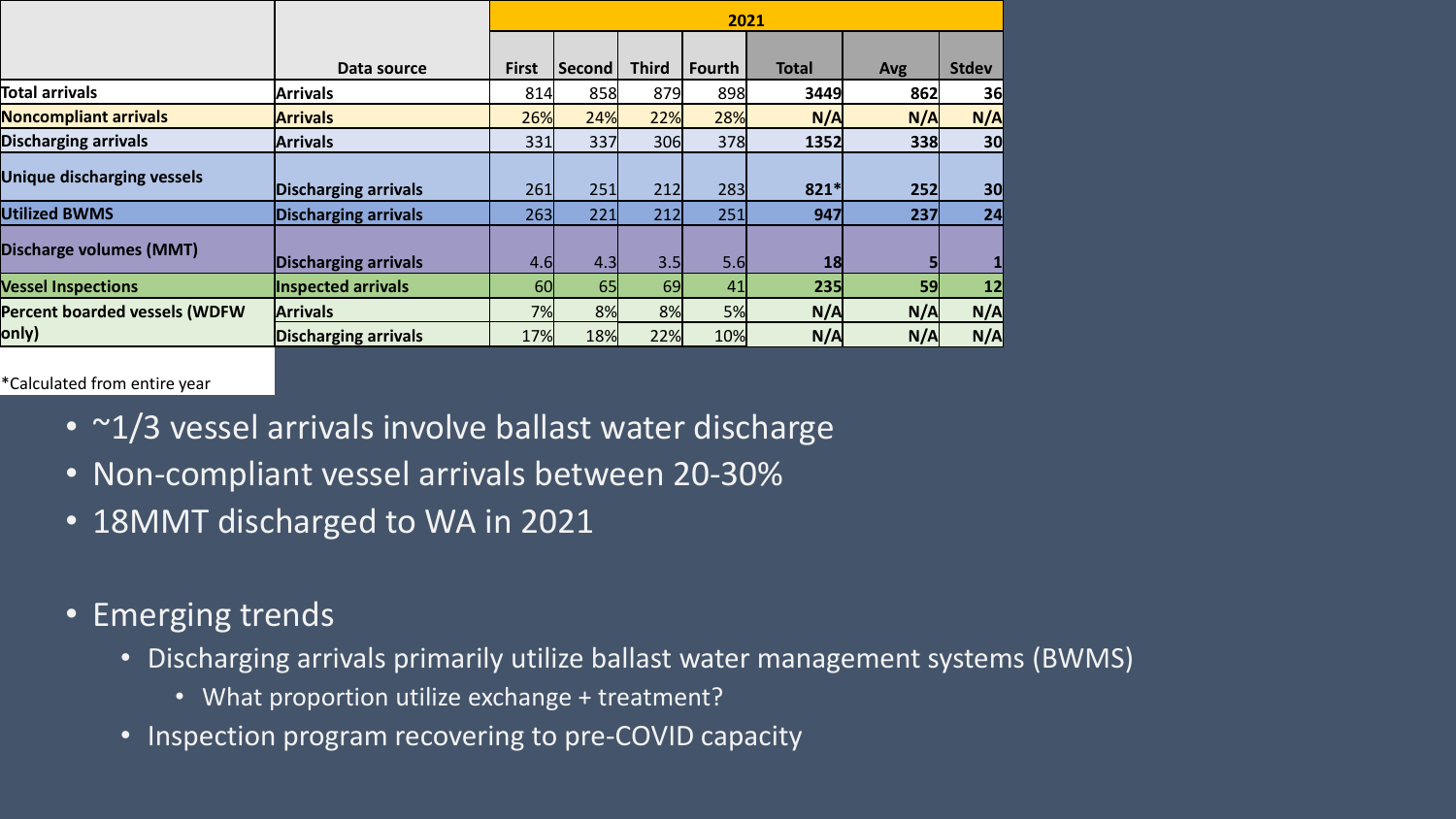

#### **WASHINGTON DEPARTMENT OF FISH AND WILDLIFE**

## **SIX-YEAR STRATEGIC PLAN: BALLAST WATER MANAGEMENT**

**PREPARED FOR** 

WASHINGTON DEPARTMENT OF FISH AND WILDLIFE OLYMPIA, WASHINGTON

> **JUNE 2017** FILE NO. 16050.01 REV. A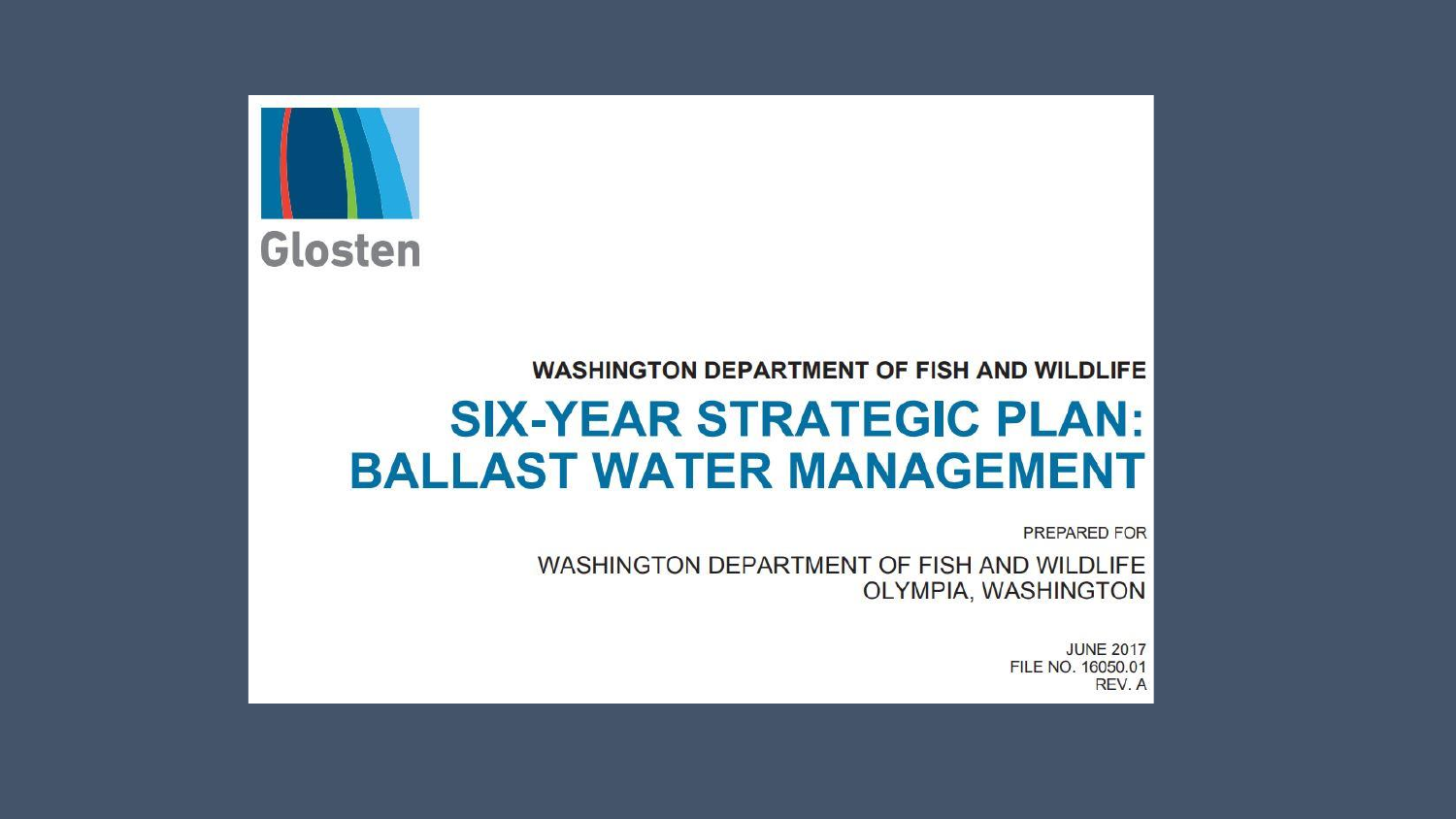

Projected increase in overall and discharging arrivals

Figure 15 Washington State vessel traffic forecast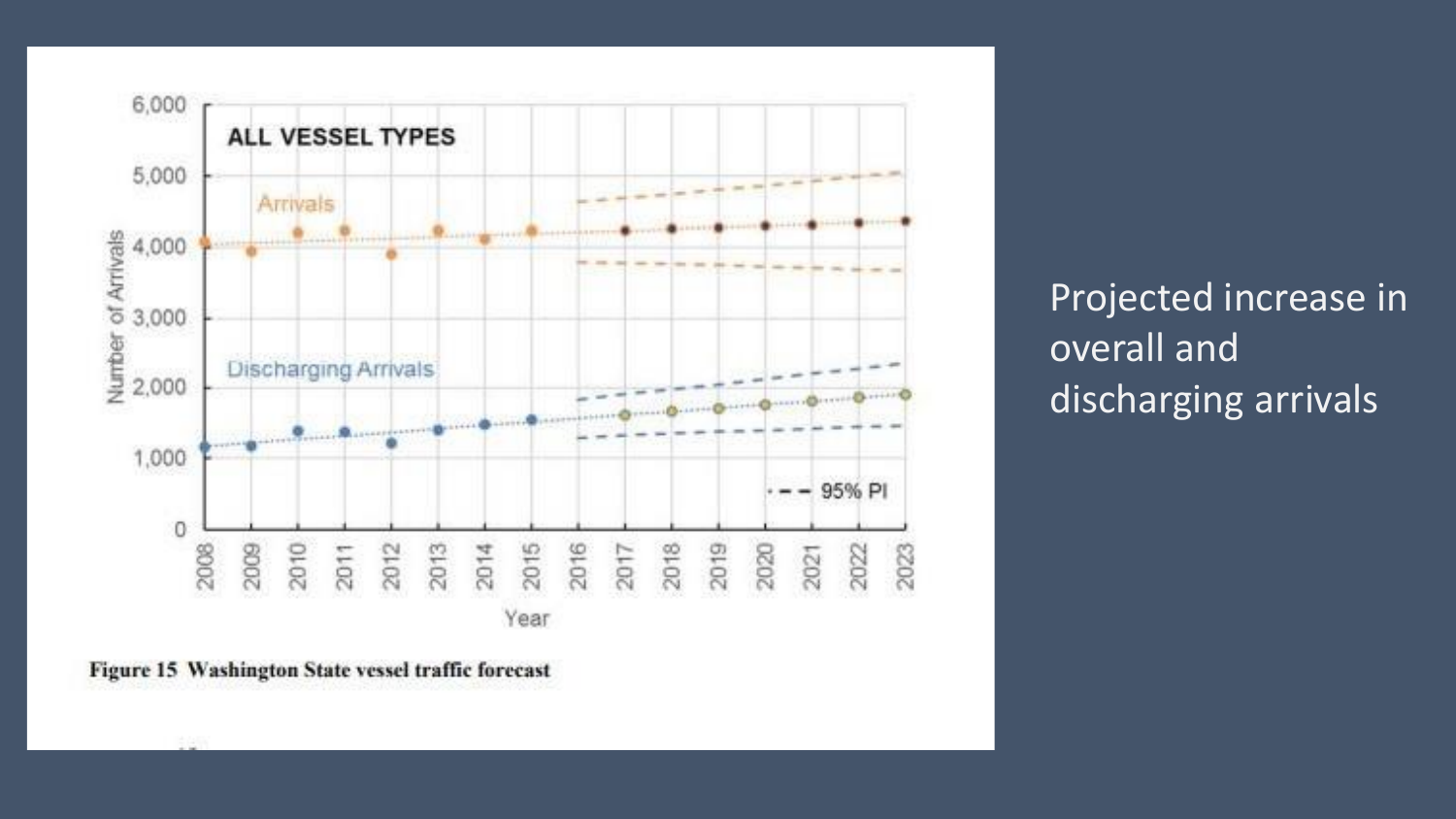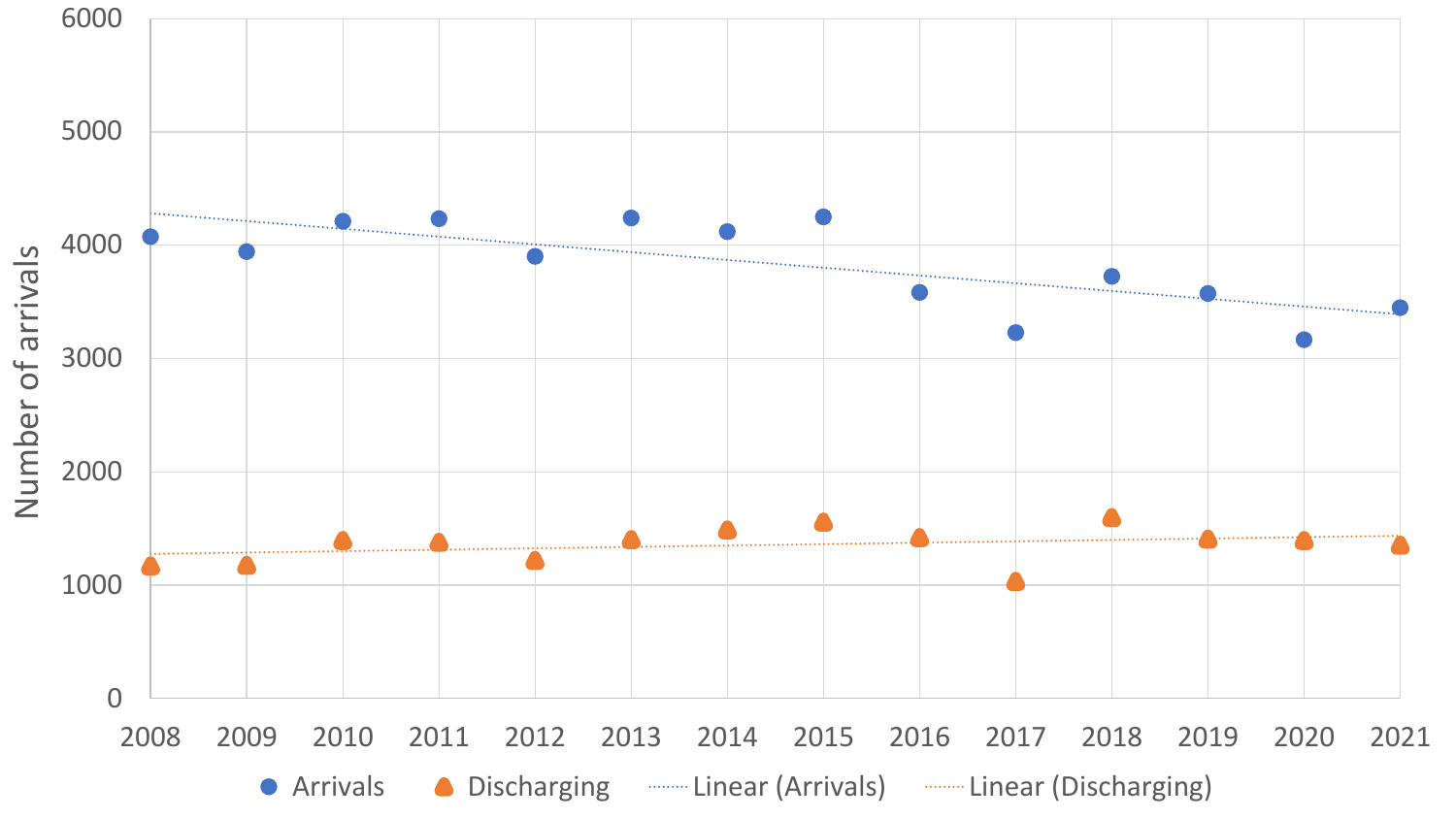

Figure 16 Washington State discharge volume (per discharging arrival) forecast

Projected increase in average volume per discharge event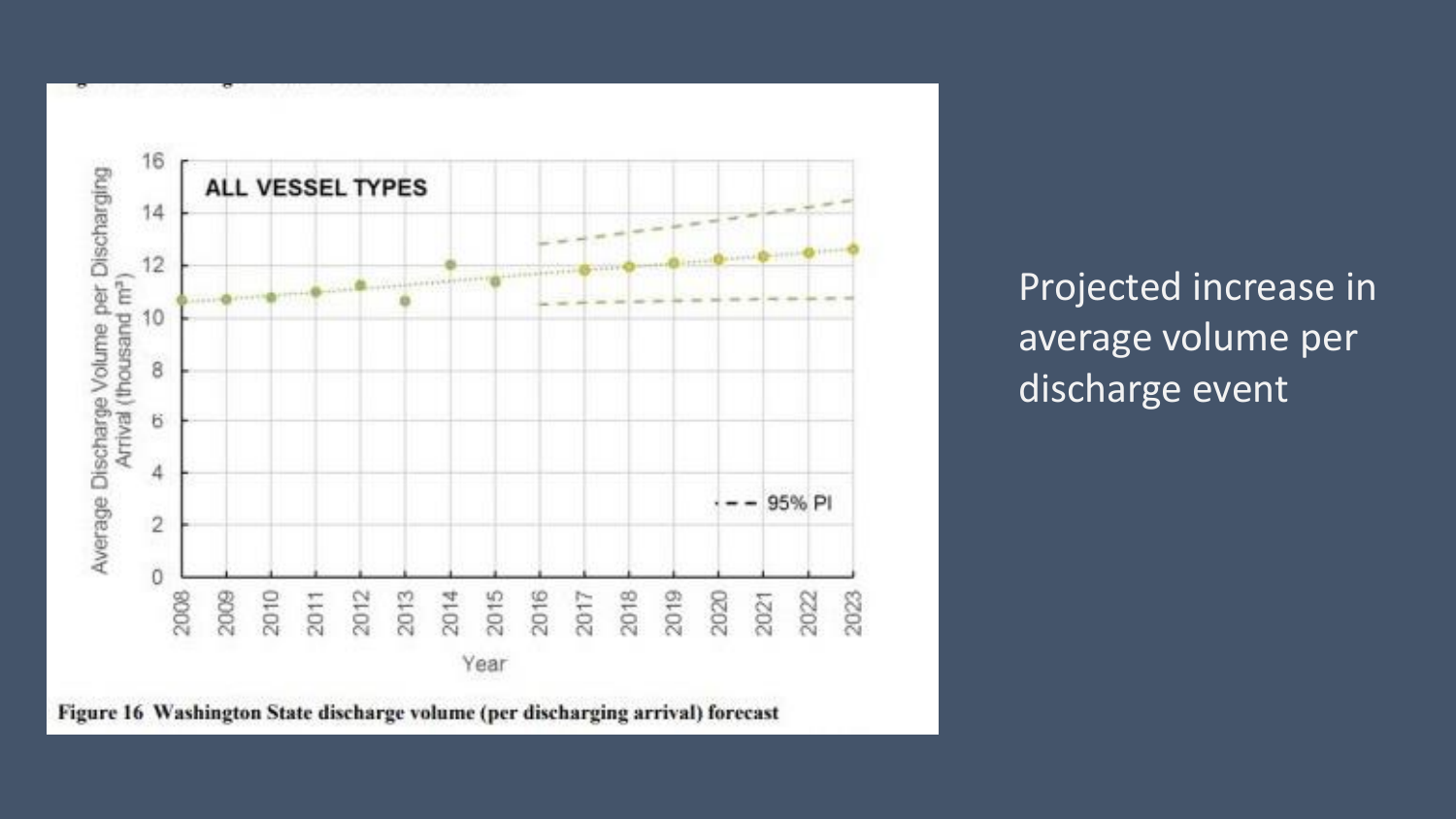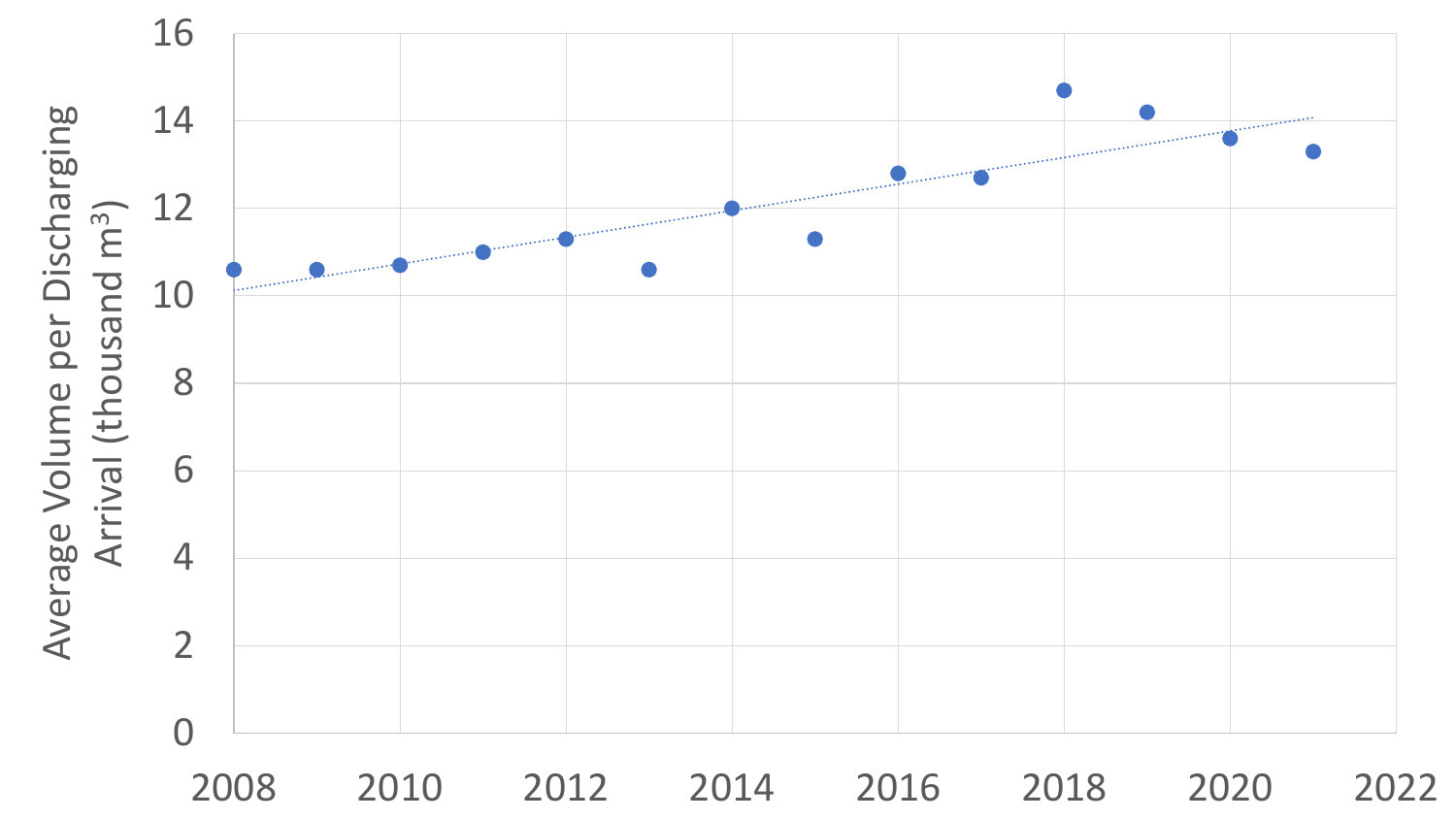Program impact evaluation

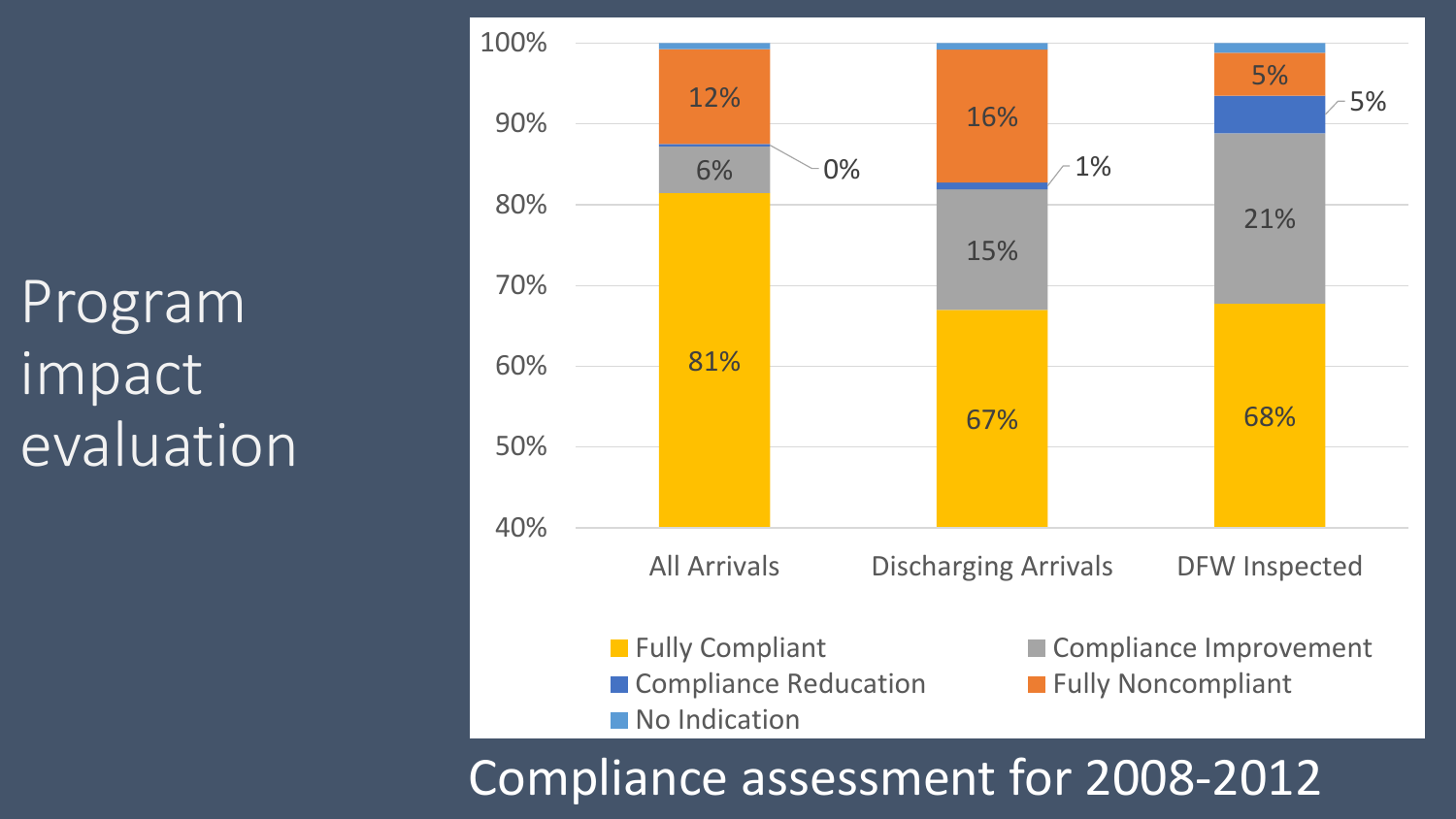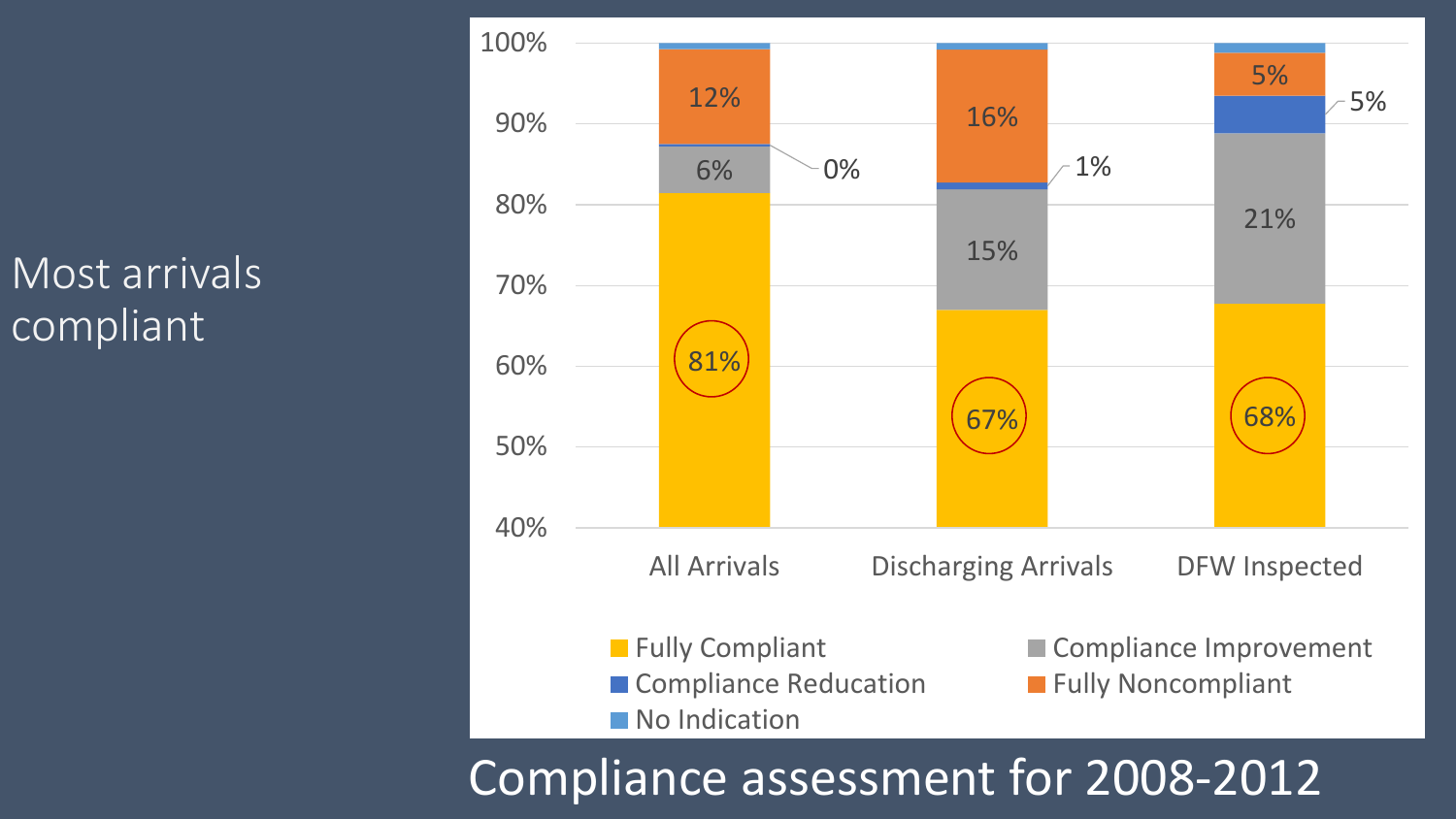DFW increases compliance (21% for inspected vessels)

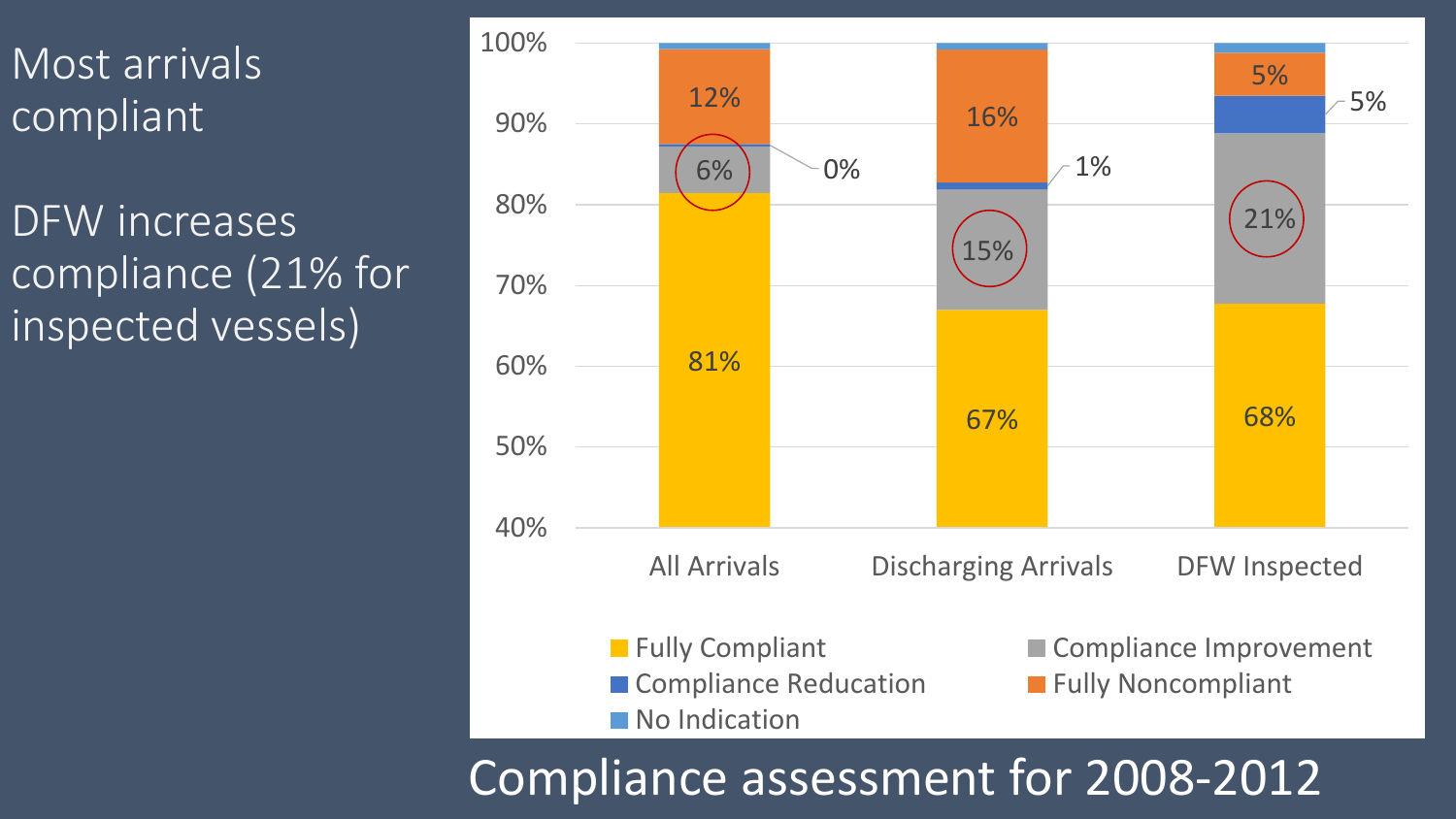DFW increases compliance (21% for inspected vessels)

DFW inspection uncovers hidden compliance issues

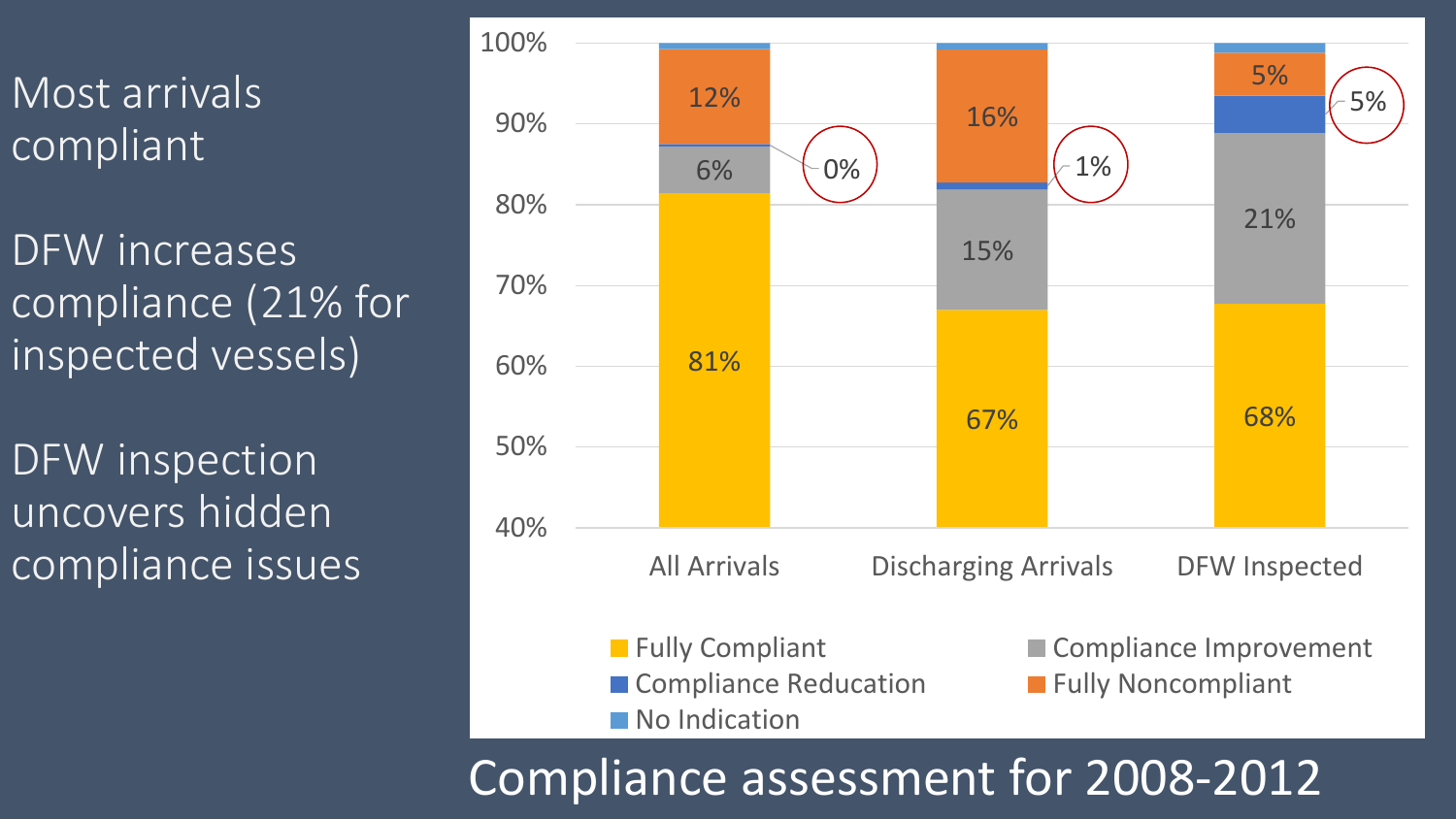DFW increases compliance (15% for inspected vessels)

DFW uncovered fewer hidden compliance issues in this time period